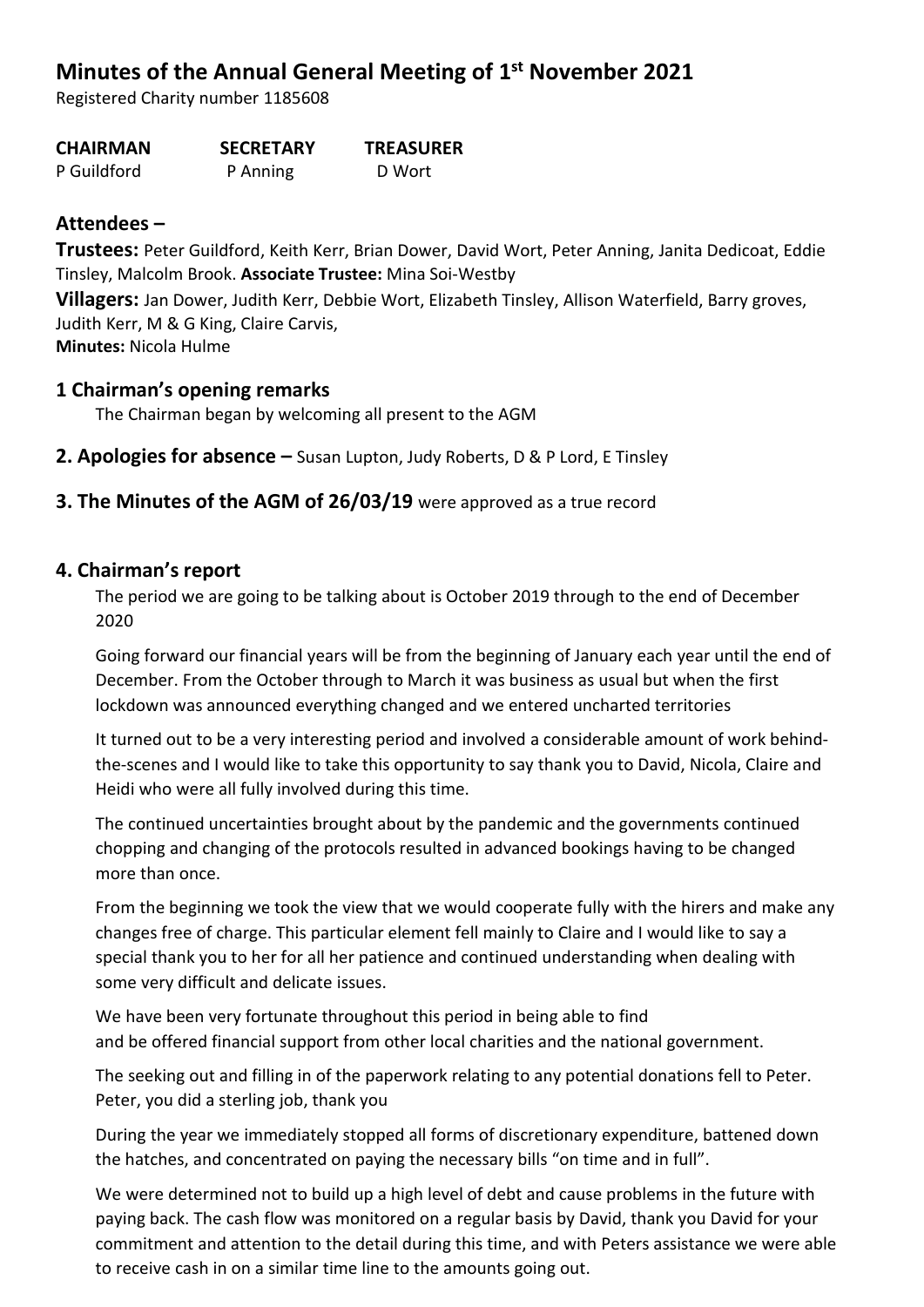As a result of these actions, our financial position remained positive throughout

We have now started to think about resuming the halls improvement program and at the top of the list is a full kitchen upgrade.

There is one item we agreed to purchase immediately at our last meeting, a defibrillator, which will be installed in the foyer of the hall and easily available for immediate use and without codes. Because of the generosity of local charities and the government funding together with our strong financial position, all of the trustees felt that a lifesaving machine would be the right thing to purchase in case of a medical emergency.

There are many occasions throughout the year when we have over 100 people in the hall of all ages and the recent high-profile spotlight in the media brought this matter to our attention and we just felt that it was the right thing to do.

Regarding all other financial matters David will cover this aspect in a few minutes.

We have a couple of changes to tell you about regarding the trustees.

I'm pleased to say that Mina accepted our invitation to be appointed as a full trustee and this appointment is effective from today.

After many years Judy has decided to retire as a trustee and this change is also effective from today.

No one can seem to remember exactly how long Judy has been a trustee and committee member of the Village Hall.

During this long time, she has represented the YMCA, the WI and also the flower club. She was a willing and regular helper at the beer festivals and drawer night suppers. Always willing to beg and coerce companies and people to give us raffle prizes when asked to do so.

And because of her success in this role the responsibility usually fell to her.

Judy, thank you for all that you have done over many years, your enthusiasm, support and commitment has been very much appreciated and you will be sorely missed.

In closing I would like to say thank you to all my colleagues, the trustees, for your continued loyalty and support throughout the year.

Your enthusiasm and experience make my role so much easier and the same also applies to you Nicola. A big thanks to you all.

# **5. Treasurer's report**

The use of the Hall and the associated letting income has been significantly reduced by the Covid 19 regulations, to £25,928, offset by receipt of some Government grants (£18,736) and full rates relief. Despite the difficult economic circumstances, the trustees have reduced the operating costs, and most event bookings for 2020 were rearranged for 2021/2, thereby retaining deposits for planned events, and ensuring future income.

Historically, the accounts have been prepared on a receipts and payments, i.e., actual cash transactions in the year but ignoring bonds paid for future events. In a year where events have either been cancelled or postponed owing to COVID19, it became evident that we were getting a distorted view of our activities.

With the help of our Independent Examiner, we have converted the accounts to an accruals basis. This means that income and expenditure reflect when the actual events take place, rather than just when monies are received or expended. The historical effect of this conversion has been taken account of by restating the previous period's accounts. Full details of the accounts can be found under the administration section of our web site.